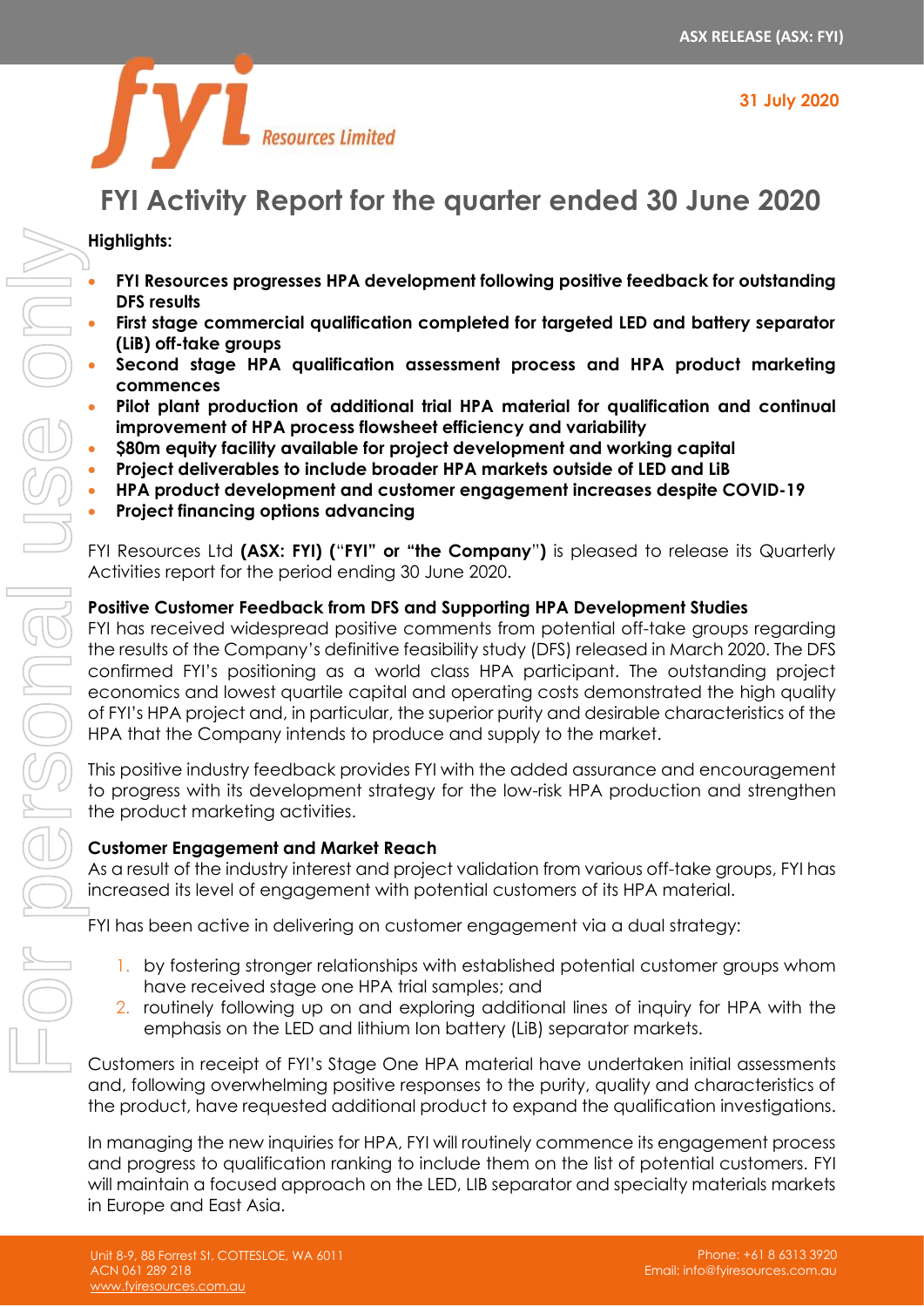**31 July 2020**



#### **Further Pilot Plant production**

FYI advised during the quarter that it was planning a further production run of HPA from the Company's Welshpool based pilot plant. The Stage Two pilot production run will have a nominal production rate of 1 kg HPA per hour with a target grade of 99.99% Al<sub>2</sub>O<sub>3</sub>. The production run will be conducted to:

- 1. refine and improve the HPA production understanding through variability testwork and materials handling / materials construction testing; and
- 2. generate additional trial HPA from the Stage Two production and make it available for selected potential customers to further their product qualification assessment.

FYI has a strategy to become a global producer and supplier to the growing HPA market (~17% CAGR – according to CRU\* market forecasting). FYI has a number of points of difference with its integrated HPA product that provides a distinct market advantage and appeal to customer groups. The pilot plant test work is critical in developing and refining our advantages and also assisting in attracting potential off-take customer support.

#### **A\$80m Equity Facility**

To support FYI's funding requirements, the Company has arranged an \$80m equity facility through Luxembourg-based private equity group, GEM Global Yield LLC SCS (**GEM**) (see ASX release 11 March 2020) to provide capital funding for project development and working capital purposes.

The funding provides FYI with capital support for the Company's planned development of its HPA project, particularly at key funding requirement stages and is an additional source of capital that may be accessed at FYI's election.

#### **Project Construction and Development Financing**

Through the detailed engineering and project costings studies undertaken for the DFS, which demonstrated the financial robustness of FYI's HPA project, the Company has advanced discussions on broader project financing arrangements.

In addition to the A\$80 million equity financing facility with GEM which significantly de-risks the project financing, FYI has been continuing negotiations with various funding parties for the balance of the project capital.

FYI is discussing contributing funding with various sources including traditional long-term project financing (debt) as well as other institutional supported options such as:

- off-take pre-funding
- project Joint Venture
- funding from Engineering Procurement Construction groups (EPC&F)
- Government Export Credit Agencies (ECA)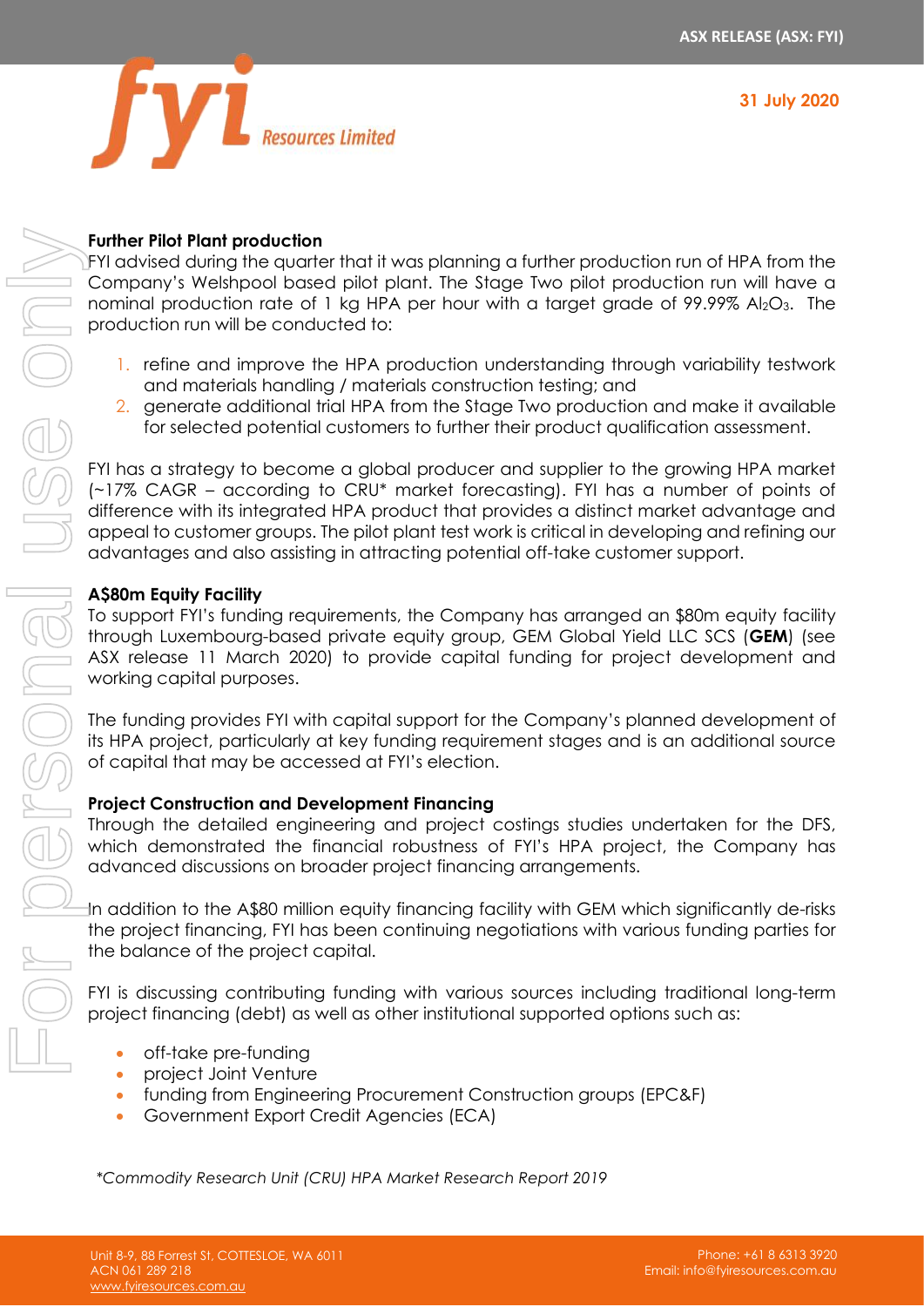



### **Future Battery Research and Development**

FYI is a founding member and partner of the [Western Australian government's \\$135m Future](https://stockhead.com.au/resources/industry-interest-in-new-battery-metals-research-centre-is-gathering-steam/)  [Batteries Industries Cooperative Research Centre \(FBI CRC\)](https://stockhead.com.au/resources/industry-interest-in-new-battery-metals-research-centre-is-gathering-steam/) based out of Curtin University in Perth.

The FBI CRC research partnership of 58 industry, academic and government partners was established to:

- value add to WA's strategic battery minerals industry
- address industry-identified gaps in the battery industries value chain
- leverage Australia's battery knowledge, expertise and innovation into commercial applications

WA Resources Minister, Bill Johnston, announced a new research report that found Western Australia was well placed to support the battery related critical minerals industry and capable of developing an integrated battery manufacturing industry.

FYI could gain considerable benefit from Australia's emerging battery supply chain as the sole FBI - CRC HPA participant that is fully integrated within Western Australia.

FYI has entered into a number of study and research programs within the FBI- CRC that can lead into further improvements of our innovative process and may lead to FYI being a strategic participant in WA's emerging battery industry.

More information on the Future Batteries Industry Cooperative Research Centre may be viewed on the group's website at fbicrc.com.au

# **Corporate**

## **Impact of COVID-19 and Revision to Development pathway**

The effects of the COVID-19 virus continues to be of concern globally. Despite the interruptions to business, particularly with national and International travel being curtailed, FYI remains relatively well positioned and on schedule for its project development with the impact being minimised through adequate forward scheduling.

#### **Issue of Shares to Supporting Service Providers in lieu of cash**

FYI announced during the quarter that it had issued 8.3 million shares at 5 cents each to a select group of suppliers as payment for services provided during the quarter. The recipients included project study managers and major contributors to the production of FYI's DFS and who are long-term supporters of the Company's HPA strategy.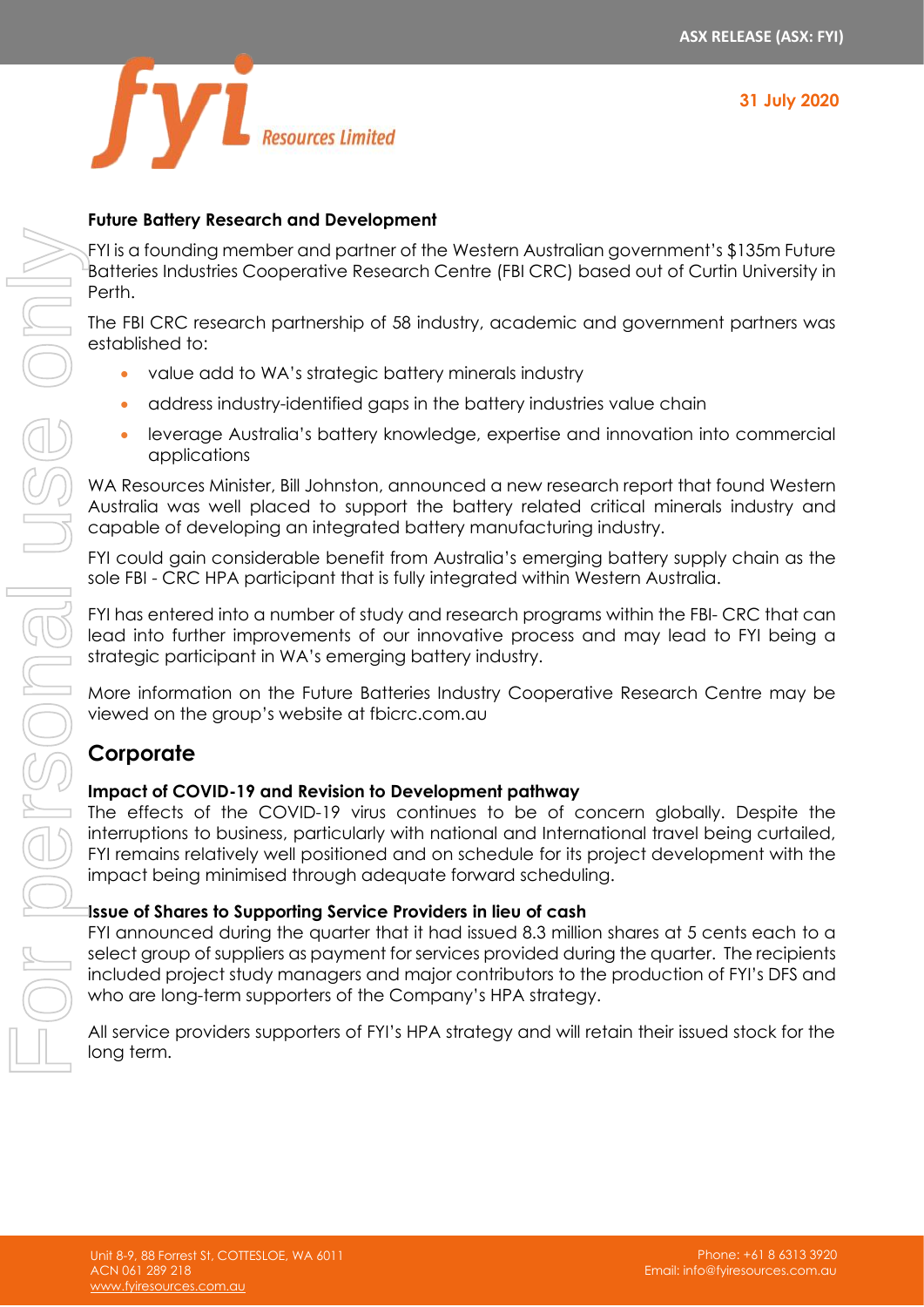

#### **Planned September Quarter Activities**

- Further pilot plant operation to produce additional trial HPA for on-going customer qualification
- Trial HPA includes FYI completing specialty product finishing to off-take groups specifications
- Continued customer engagement and follow up on product qualification assessment
- Continue off-take MOU discussions with potential customers
- Respond to customer feedback enquiries for HPA product development
- Advance project financing discussions
- Progress Final Investment Decision (**FID**)

#### **Issue of Shares to Supporting Service Providers**

FYI announced during the quarter that it had issued 8.3 million shares at 5 cents each to a select group of suppliers as payment for services provided. The recipients included project study managers and major contributors to the production of FYI's DFS and on-going development work. These groups are long-term supporters of the Company and its HPA strategy.

#### **ASX Additional Information**

ASX listing rule 5.3.1 - Exploration and evaluation cash payments (net of GST) during the quarter was \$11,200. Details of exploration and evaluation and development activities during the June 2020 quarter are set out in this report.

ASX listing rule 5.3.2 - There were no substantive mining production activities during the quarter.

ASX listing rule 5.3.5 - Appendix 5B, Section 6.1 – description of payments: During the quarter \$800 was paid to Directors for director fees (as per market notice provided in the COVID-19 release dated 15 April 2020).

Authorised for release by Roland Hill, Managing Director.

#### **For more information please contact:**

**Roland Hill** Managing Director Tel: +61 414 666 178 [roland.hill@fyiresources.com.au](mailto:roland.hill@fyiresources.com.au) **Simon Hinsley** Investor & Media Relations Tel: 0401 809 653 [simon@nwrcommunications.com.au](mailto:simon@nwrcommunications.com.au)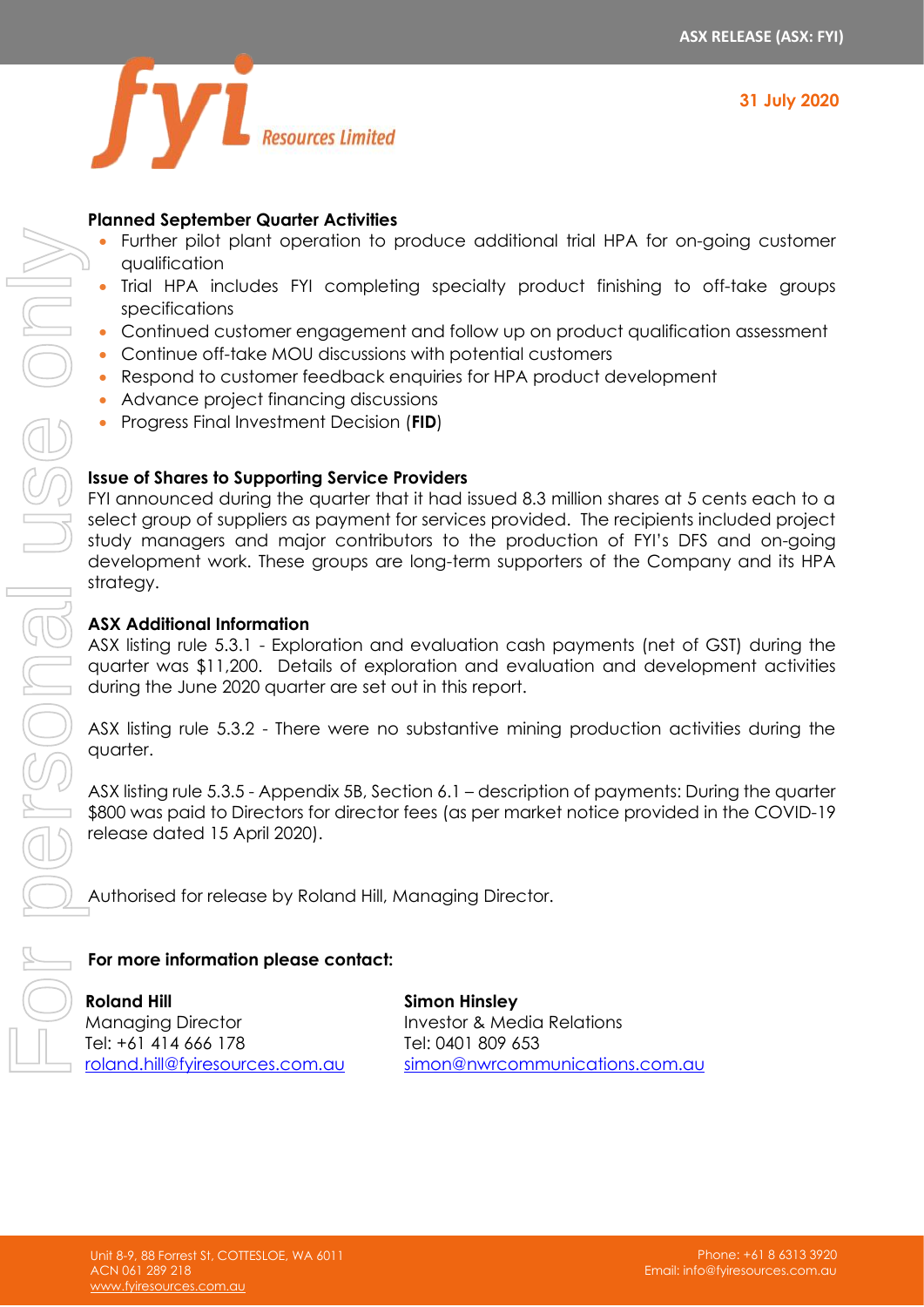**31 July 2020**



#### **About FYI Resources Limited**

FYI is developing a long life fully integrated high quality, high purity alumina (HPA) production project for both general / traditional and niche markets. FYI's corporate objective is to position itself to be a significant producer of HPA within these rapidly developing markets which include applications in LED, electric vehicle, smartphone and television screen as well as other associated high-tech product markets.

On the basis of its recently released DFS and the robust economic business case for production of HPA, FYI's Cadoux project, north-east of Perth in Western Australia, entails controlled production of a 100%-owned feedstock source, mined on a schedule to match supply requirements of a proposed refinery at Kwinana, south of Perth. FYI's ability to control the integrated process should ensure product quality, consistency and provenance – an increasingly important product selection criteria for customers who rely on knowing the origins and record of ownership in a product's supply chain.

The foundation of FYI's HPA strategy is the innovative and integrated processing flowsheet utilising moderate temperature and atmospheric pressure technologies. These factors combine resulting in world class HPA project potential.

| <b>Tenement</b> | Location        | Interest at the beginning of<br>the avarter | Interest at the end of the<br>avarter |
|-----------------|-----------------|---------------------------------------------|---------------------------------------|
| E70/4673        | Western         | 100%                                        | 100%                                  |
| M70/1388        | Australia       | 100%                                        | 100%                                  |
| WMM SPLs (6)    | <b>Thailand</b> | 100% (under application)                    | 100% (under application)              |

#### **Interest in Mineral Tenements at 30 June 2020**

#### **Cautionary Statements**

#### **Substance of DFS**

The DFS referred to in this announcement is a study of the potential viability of the Cadoux Kaolin Project. It has been undertaken to understand the technical and economic viability of the Project.

The DFS assumes as a 25-year Project life based only on Proved and Probable Ore Reserves (100%).

The DFS is based on the material assumptions outlined elsewhere in this announcement and the appended summary of the DFS. These include assumptions about the availability of funding. While the Company considers all of the material assumptions to be based on reasonable grounds, there is no certainty that they will prove to be correct or that the range of outcomes indicated by this DFS will be achieved.

To achieve the range of outcomes indicated in the DFS, funding in the order of A\$189 million will likely be required. Investors should note that there is no certainty that the Company will be able to raise the amount of funding when needed. It is also possible that such funding may only be available on terms that may be dilutive to or otherwise affect the value of the Company's existing shares.

It is also possible that the Company could pursue other "value realisation" strategies such as a sale, partial sale or joint venture of the Project. If it does, this could materially reduce the Company's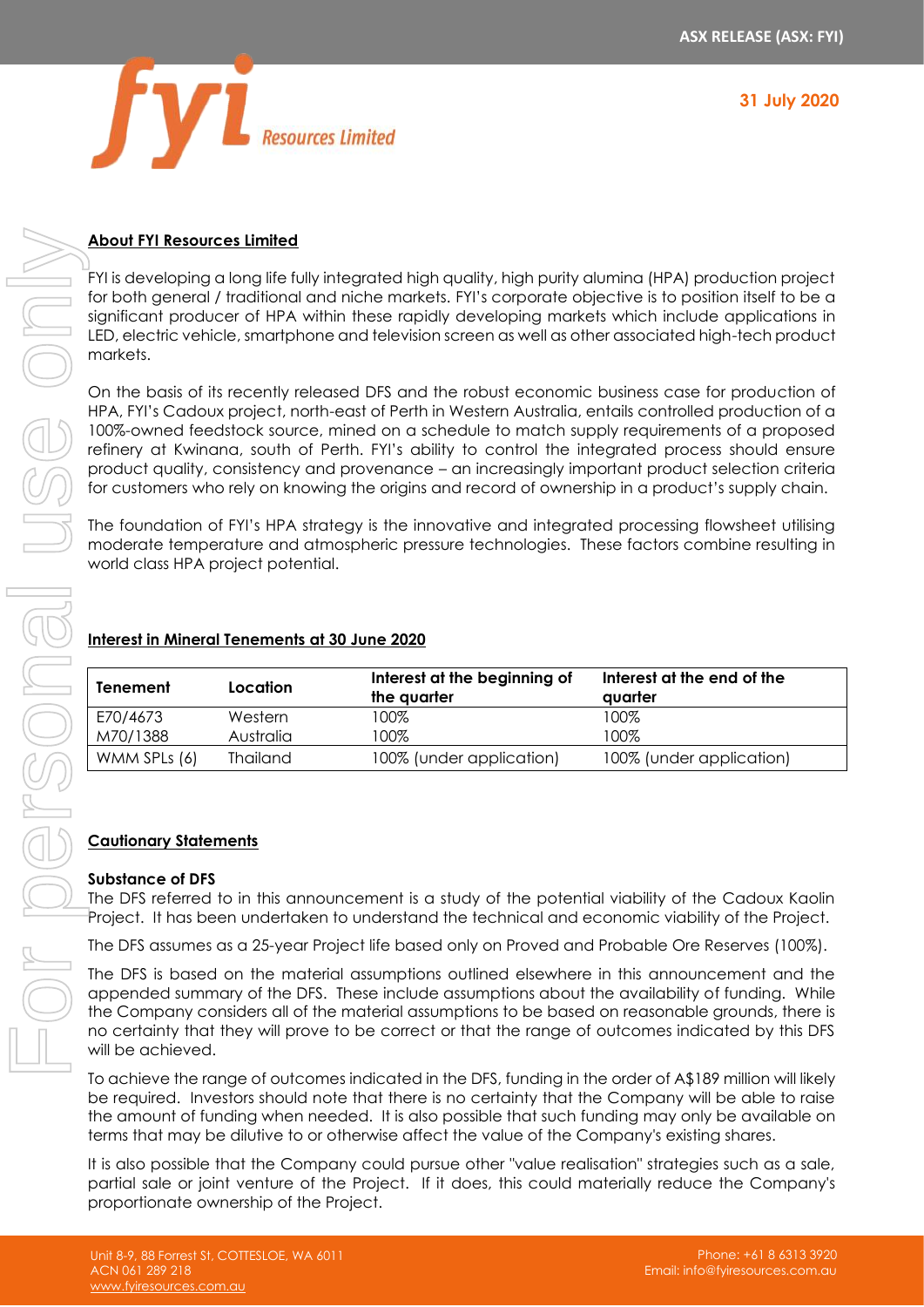

#### **General and forward-looking statements**

The contents of this announcement reflect various technical and economic conditions, assumptions and contingencies which are based on interpretations of current market conditions at the time of writing. Given the nature of the resources industry, these conditions can change significantly and without notice over relatively short periods of time. Consequently, actual results may vary from those detailed in this announcement.

Some statements in this announcement regarding estimates or future events are forward-looking statements. They include indications of, and guidance on, future earnings, cash flow, costs and financial performance. Such forward-looking statements are provided as a general guide only and should not be relied on as a guarantee of future performance. When used in this announcement, words such as, but are not limited to, "could", "planned", "estimated", "expect", "intend", "may", "potential", "should", "projected", "scheduled", "anticipates", "believes", "predict", "foresee", "proposed", "aim", "target", "opportunity", "nominal", "conceptual" and similar expressions are forwardlooking statements.

Although the Company believes that the expectations reflected in these forward-looking statements are reasonable, such statements involve risks and uncertainties, and no assurance can be given that actual results will be consistent with these forward-looking statements.

The contents of this release are also subject to significant risks and uncertainties that include but are not limited those inherent in mine development and production, geological, mining, metallurgical and processing technical problems, the inability to obtain and maintain mine licences, permits and other regulatory approvals required in connection with mining and processing operations, competition for among other things, capital, acquisitions of reserves, undeveloped lands and skilled personnel, incorrect assessments of the value of projects and acquisitions, changes in commodity prices and exchange rates, currency and interest rate fluctuations and other adverse economic conditions, the potential inability to market and sell products, various events which could disrupt operations and/or the transportation of mineral products, including labour stoppages and severe weather conditions, the demand for and availability of transportation services, environmental, native title, heritage, taxation and other legal problems, the potential inability to secure adequate financing and management's potential inability to anticipate and manage the foregoing factors and risks.

All persons should consider seeking appropriate professional legal, financial and taxation advice in reviewing this announcement and all other information with respect to the Company and evaluating the business, financial performance and operations of the Company. Neither the provision of this announcement nor any information contained in this announcement or subsequently communicated to any person in connection with this announcement is, or should be taken as, constituting the giving of investment or financial advice to any person. This announcement does not take into account the individual investment objective, financial or tax situation or particular needs of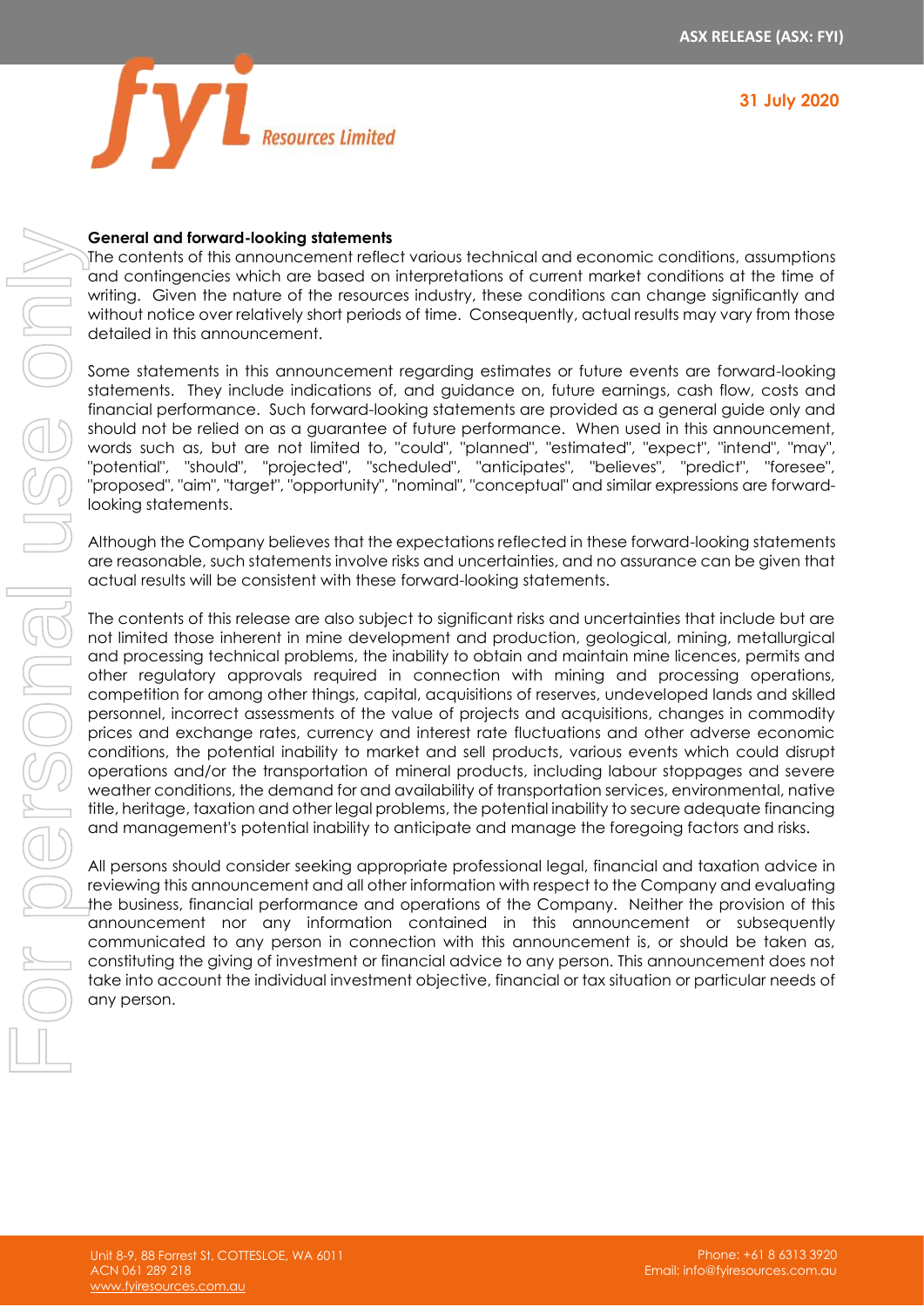# **Appendix 5B**

# **Mining exploration entity or oil and gas exploration entity quarterly cash flow report**

| Name of entity               |                                   |  |
|------------------------------|-----------------------------------|--|
| <b>FYI Resources Limited</b> |                                   |  |
| ABN                          | Quarter ended ("current quarter") |  |
| 85 061 289 218               | 30 June 2020                      |  |

|     | <b>Consolidated statement of cash flows</b>       | <b>Current quarter</b><br>\$A'000 | Year to date<br>$(12$ months)<br>\$A'000 |
|-----|---------------------------------------------------|-----------------------------------|------------------------------------------|
| 1.  | Cash flows from operating activities              |                                   |                                          |
| 1.1 | Receipts from customers                           |                                   |                                          |
| 1.2 | Payments for                                      |                                   |                                          |
|     | exploration & evaluation (if expensed)<br>(a)     | (10)                              | (1, 514)                                 |
|     | (b)<br>development                                |                                   |                                          |
|     | production<br>(c)                                 |                                   |                                          |
|     | (d)<br>staff costs                                | (1)                               | (179)                                    |
|     | administration and corporate costs<br>(e)         | (15)                              | (334)                                    |
| 1.3 | Dividends received (see note 3)                   |                                   |                                          |
| 1.4 | Interest received                                 |                                   |                                          |
| 1.5 | Interest and other costs of finance paid          |                                   | (40)                                     |
| 1.6 | Income taxes paid                                 |                                   |                                          |
| 1.7 | Government grants and tax incentives              | 10                                | 788                                      |
| 1.8 | Other (provide details if material)               |                                   |                                          |
| 1.9 | Net cash from / (used in) operating<br>activities | (16)                              | (1, 278)                                 |

|     |     | Cash flows from investing activities      |  |
|-----|-----|-------------------------------------------|--|
| 2.1 |     | Payments to acquire:                      |  |
|     | a)  | entities                                  |  |
|     | (b) | tenements                                 |  |
|     | (c) | property, plant and equipment             |  |
|     | (d) | exploration & evaluation (if capitalised) |  |
|     | (e) | investments                               |  |
|     | (f) | other non-current assets                  |  |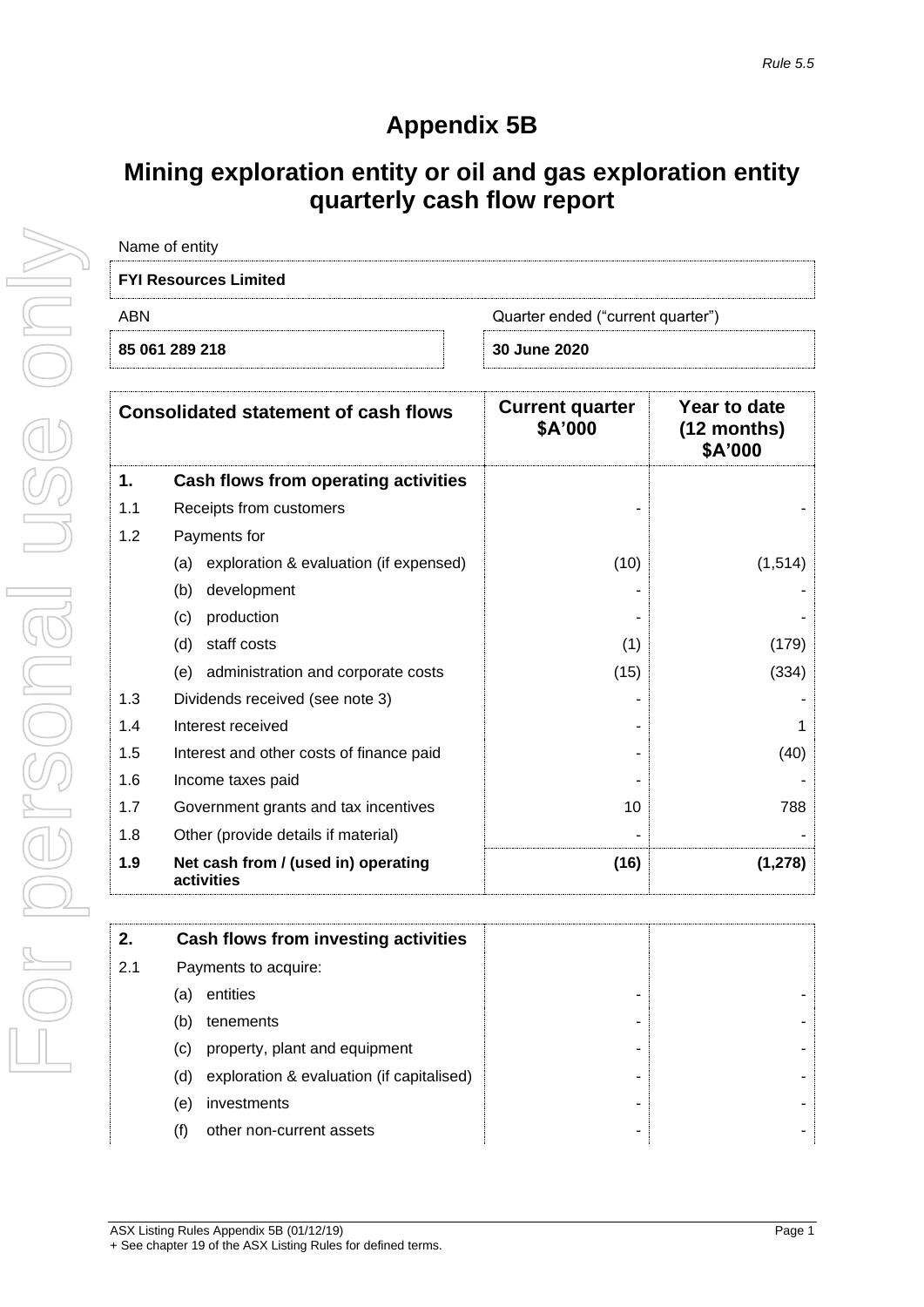|     | <b>Consolidated statement of cash flows</b>       | <b>Current quarter</b><br>\$A'000 | Year to date<br>$(12$ months)<br>\$A'000 |
|-----|---------------------------------------------------|-----------------------------------|------------------------------------------|
| 2.2 | Proceeds from the disposal of:                    |                                   |                                          |
|     | entities<br>(a)                                   |                                   |                                          |
|     | (b)<br>tenements                                  |                                   |                                          |
|     | (c)<br>property, plant and equipment              |                                   |                                          |
|     | (d)<br>investments                                |                                   |                                          |
|     | other non-current assets<br>(e)                   |                                   |                                          |
| 2.3 | Cash flows from loans to other entities           |                                   |                                          |
| 2.4 | Dividends received (see note 3)                   |                                   |                                          |
| 2.5 | Other (provide details if material)               |                                   |                                          |
| 2.6 | Net cash from / (used in) investing<br>activities |                                   |                                          |

| 3.   | Cash flows from financing activities                                                       |       |
|------|--------------------------------------------------------------------------------------------|-------|
| 3.1  | Proceeds from issues of equity securities<br>(excluding convertible debt securities)       |       |
| 3.2  | Proceeds from issue of convertible debt<br>securities                                      |       |
| 3.3  | Proceeds from exercise of options                                                          |       |
| 3.4  | Transaction costs related to issues of equity<br>securities or convertible debt securities | (6)   |
| 3.5  | Proceeds from borrowings                                                                   | 999   |
| 3.6  | Repayment of borrowings                                                                    | (550) |
| 3.7  | Transaction costs related to loans and<br>borrowings                                       |       |
| 3.8  | Dividends paid                                                                             |       |
| 3.9  | Other (provide details if material)                                                        |       |
| 3.10 | Net cash from / (used in) financing<br>activities                                          | 443   |

| -4. | Net increase / (decrease) in cash and<br>cash equivalents for the period |      |         |
|-----|--------------------------------------------------------------------------|------|---------|
| 4.1 | Cash and cash equivalents at beginning of<br>period                      | 121  | 940     |
| 4.2 | Net cash from / (used in) operating<br>activities (item 1.9 above)       | (16) | (1,278) |
| 4.3 | Net cash from / (used in) investing activities<br>(item 2.6 above)       |      |         |
| 4.4 | Net cash from / (used in) financing activities<br>item 3.10 above)       |      | 443     |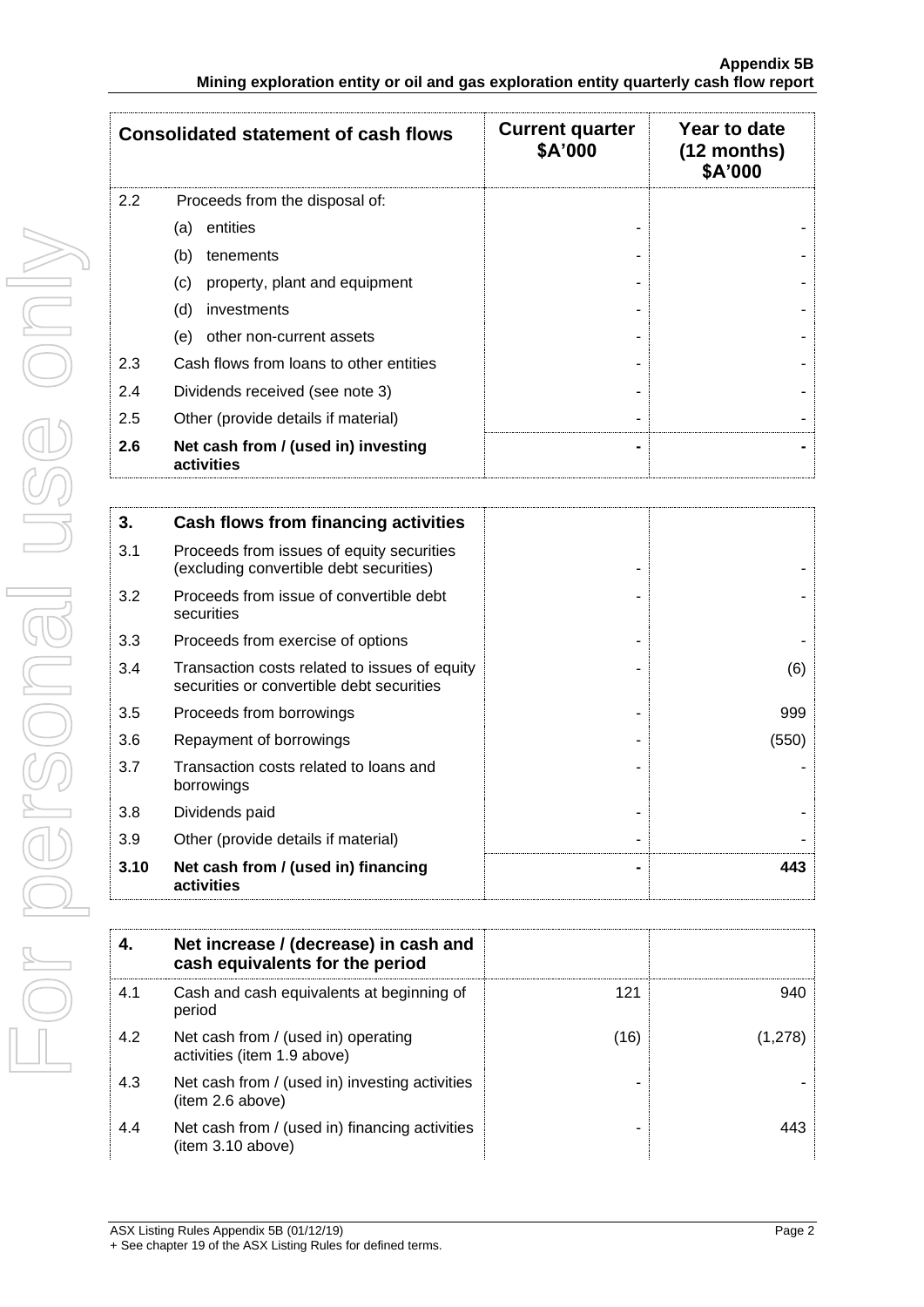| <b>Consolidated statement of cash flows</b> |                                                      | <b>Current quarter</b><br>\$A'000 | Year to date<br>$(12$ months)<br>\$A'000 |
|---------------------------------------------|------------------------------------------------------|-----------------------------------|------------------------------------------|
| 4.5                                         | Effect of movement in exchange rates on<br>cash held |                                   |                                          |
| 4.6                                         | Cash and cash equivalents at end of<br>period        | 105                               |                                          |

| 5.  | Reconciliation of cash and cash<br>equivalents<br>at the end of the quarter (as shown in the<br>consolidated statement of cash flows) to the<br>related items in the accounts | <b>Current quarter</b><br>\$A'000 | <b>Previous quarter</b><br>\$A'000 |
|-----|-------------------------------------------------------------------------------------------------------------------------------------------------------------------------------|-----------------------------------|------------------------------------|
| 5.1 | <b>Bank balances</b>                                                                                                                                                          | 105                               | 121                                |
| 5.2 | Call deposits                                                                                                                                                                 |                                   |                                    |
| 5.3 | <b>Bank overdrafts</b>                                                                                                                                                        |                                   |                                    |
| 5.4 | Other (provide details)                                                                                                                                                       | -                                 |                                    |
| 5.5 | Cash and cash equivalents at end of<br>quarter (should equal item 4.6 above)                                                                                                  | 105                               |                                    |

| 6.  | Payments to related parties of the entity and their<br>associates                          | <b>Current quarter</b><br><b>\$A'000</b> |
|-----|--------------------------------------------------------------------------------------------|------------------------------------------|
| 6.1 | Aggregate amount of payments to related parties and their<br>associates included in item 1 |                                          |
| 6.2 | Aggregate amount of payments to related parties and their<br>associates included in item 2 |                                          |

Note: if any amounts are shown in items 6.1 or 6.2, your quarterly activity report must include a description of, and an explanation for, such payments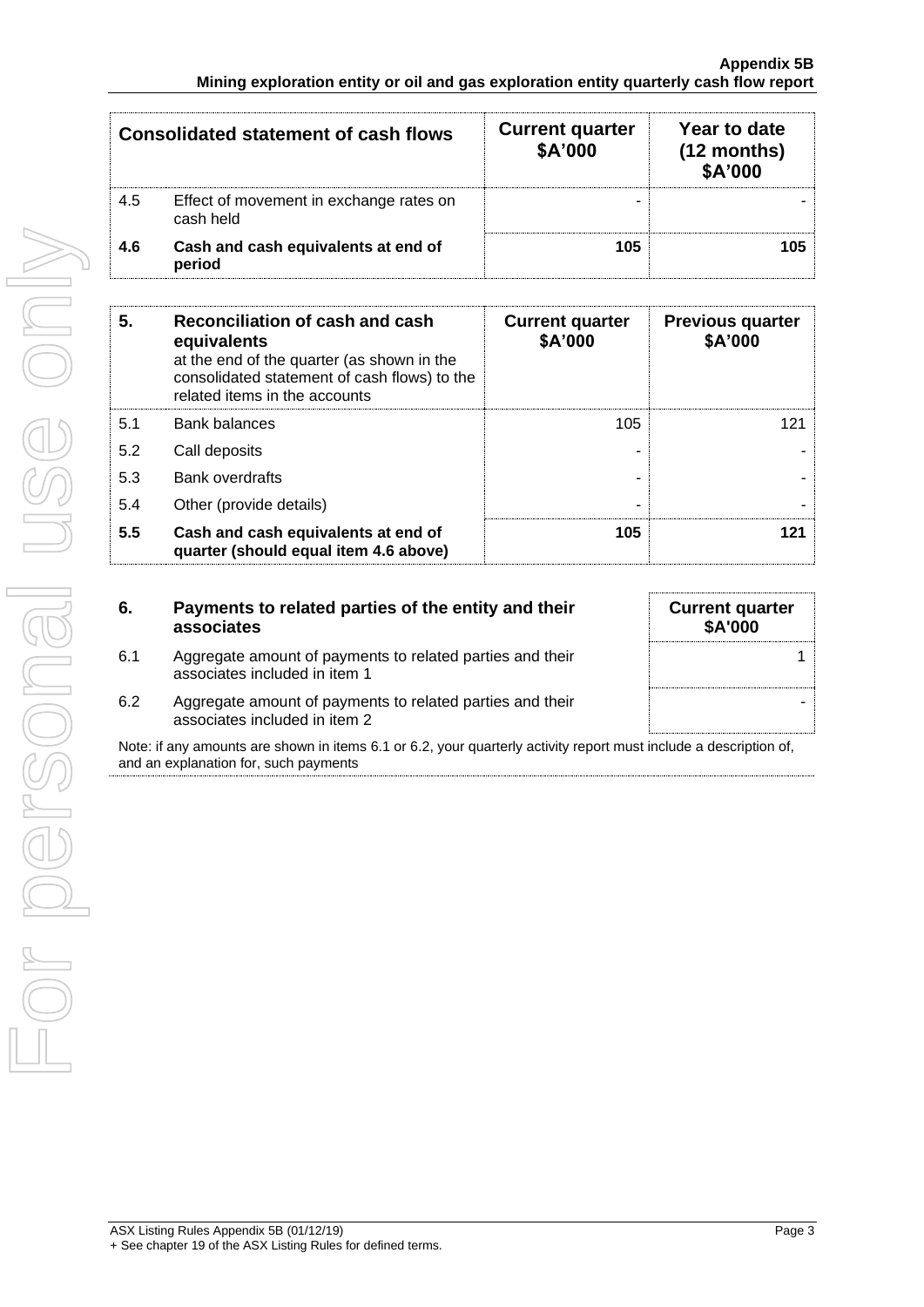*Note: the term "facility' includes all forms of financing arrangements available to the entity. Add notes as necessary for an understanding of the sources of finance available to the entity.*

- 7.1 Loan facilities
- 7.2 Credit standby arrangements
- 7.3 Other (please specify)
- **7.4 Total financing facilities**

| <b>Total facility</b><br>amount at quarter<br>end<br>\$A'000 | Amount drawn at<br>quarter end<br>\$A'000 |
|--------------------------------------------------------------|-------------------------------------------|
|                                                              |                                           |
|                                                              |                                           |
|                                                              |                                           |

#### 7.5 **Unused financing facilities available at quarter end** 7.6 Include in the box below a description of each facility above, including the lender, interest rate, maturity date and whether it is secured or unsecured. If any additional financing facilities have been entered into or are proposed to be entered into after quarter end, include a note providing details of those facilities as well. The Company has arranged the forward payment of its estimated 2020 R&D tax rebate through

Innovative Technology Funding Pty Ltd. The advance is for up to \$750,000 being 80% of its expected tax rebate resulting from eligible R&D expenditure for the current financial year. The principal and accrued interest (at 15% p.a.) for the facility is repayable out of the actual tax refunded. The facility is for a maximum of 12 months and is secured against the Company's R&D offset rebate.

| 8.  |                                                                                            | Estimated cash available for future operating activities                                                                                                                                                               | \$A'000 |  |
|-----|--------------------------------------------------------------------------------------------|------------------------------------------------------------------------------------------------------------------------------------------------------------------------------------------------------------------------|---------|--|
| 8.1 | Net cash from / (used in) operating activities (Item 1.9)                                  |                                                                                                                                                                                                                        | (16)    |  |
| 8.2 | Capitalised exploration & evaluation (Item 2.1(d))                                         |                                                                                                                                                                                                                        |         |  |
| 8.3 | Total relevant outgoings (Item $8.1 +$ Item $8.2$ )                                        |                                                                                                                                                                                                                        | (16)    |  |
| 8.4 | Cash and cash equivalents at quarter end (Item 4.6)                                        |                                                                                                                                                                                                                        | 105     |  |
| 8.5 |                                                                                            | Unused finance facilities available at quarter end (Item 7.5)                                                                                                                                                          |         |  |
| 8.6 | Total available funding (Item $8.4 +$ Item $8.5$ )                                         |                                                                                                                                                                                                                        | $105*$  |  |
| 8.7 |                                                                                            | Estimated quarters of funding available (Item 8.6 divided by<br>6.56<br>Item $8.3$ )                                                                                                                                   |         |  |
| 8.8 | If Item 8.7 is less than 2 quarters, please provide answers to the following questions:    |                                                                                                                                                                                                                        |         |  |
|     | 1 <sub>1</sub>                                                                             | Does the entity expect that it will continue to have the current level of net operating<br>cash flows for the time being and, if not, why not?                                                                         |         |  |
|     | Answer: n/a                                                                                |                                                                                                                                                                                                                        |         |  |
|     | 2.                                                                                         | Has the entity taken any steps, or does it propose to take any steps, to raise further<br>cash to fund its operations and, if so, what are those steps and how likely does it<br>believe that they will be successful? |         |  |
|     | Answer: n/a                                                                                |                                                                                                                                                                                                                        |         |  |
|     | 3<br>Does the entity expect to be able to continue its operations and to meet its business |                                                                                                                                                                                                                        |         |  |

3. Does the entity expect to be able to continue its operations and to meet its business objectives and, if so, on what basis?

Answer: n/a

\* The Company also has an equity finance/capital commitment facility of up to A\$80 million in place with GEM Global Yield LLC SCS for funding development of the HPA project and working capital purposes. Refer to announcement 11 March 2020.